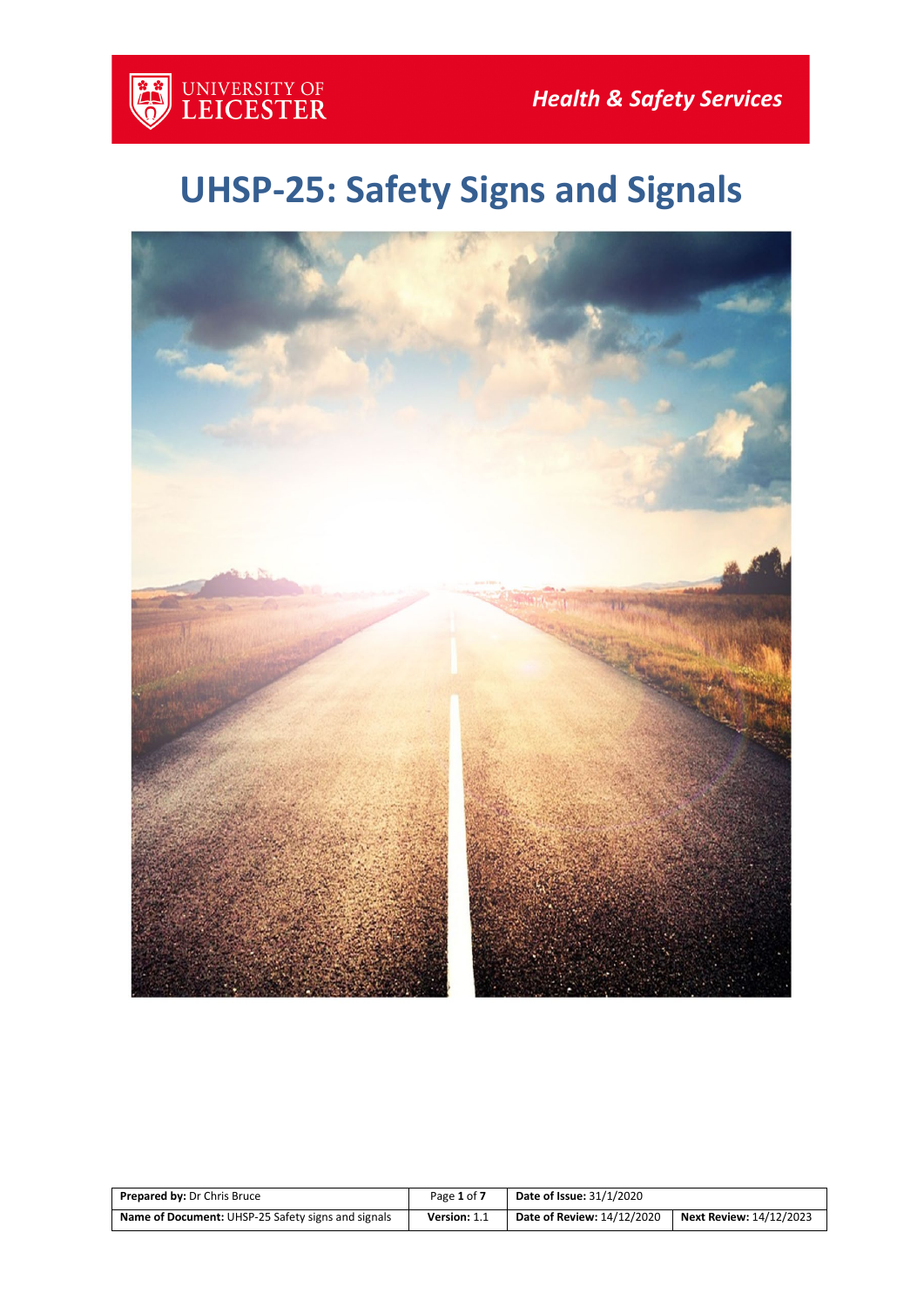

### **1. Objective**

The University recognises its responsibility to safely manage all University sites, premises, off-site activities and operating equipment and endorses the use of verbal and/or non-verbal communications in order to comply with:

- The Health and Safety (Safety Signs and Signals) Regulations 1996
- The Health and Safety (First-Aid) Regulations 1981
- Management of Health and Safety at Work Regulations 1999
- Control of Substances Hazardous to Health Regulations 2002 (as amended)
- The Control of Noise at Work Regulations 2005
- The Control of Asbestos Regulations 2012
- The Genetically Modified Organisms (Contained Use) Regulations 2014
- Ionising Radiation Regulations 2017
- Regulatory Reform (Fire Safety) Order 2005
- The Classification, Labelling and Packaging of Chemicals (Amendments to Secondary Legislation) Regulations 2015

### **2. Scope**

This document outlines the University's requirements for the provision of safety signs at work and provides direction in assessing and controlling the risks associated with safety signs and signals.

Where other methods and relevant control measures have been implemented, and there still remains a significant risk to the health and safety of employees or others, safety signs and signals are required and must be provided. This requirement applies to all duty holders, employees, contractors and members of the public that engage with the University.

### **3. Responsibilities**

#### **The University Executive Board**

• Will provide leadership to ensure that these procedures are followed, including the provision of adequate resources

#### **Heads of Schools, Departments or Corporate Service Divisions (Heads)**

• Will demonstrate health and safety leadership by ensuring strict implementation of this procedure, within their areas of responsibility

#### **Line managers/Principle investigators/supervisory staff**

• Will ensure that all staff and students are aware of the meaning of safety signs and the measures to be taken in connection with the safety signs

#### **Technical Service Managers/Workshop managers**

• Will install, review and update where necessary signage at the entrances to laboratories, workshops or other areas under their control

| <b>Prepared by: Dr Chris Bruce</b>                        | Page 2 of 7  | <b>Date of Issue: 31/1/2020</b> |                                |
|-----------------------------------------------------------|--------------|---------------------------------|--------------------------------|
| <b>Name of Document:</b> UHSP-25 Safety signs and signals | Version: 1.1 | Date of Review: 14/12/2020      | <b>Next Review: 14/12/2023</b> |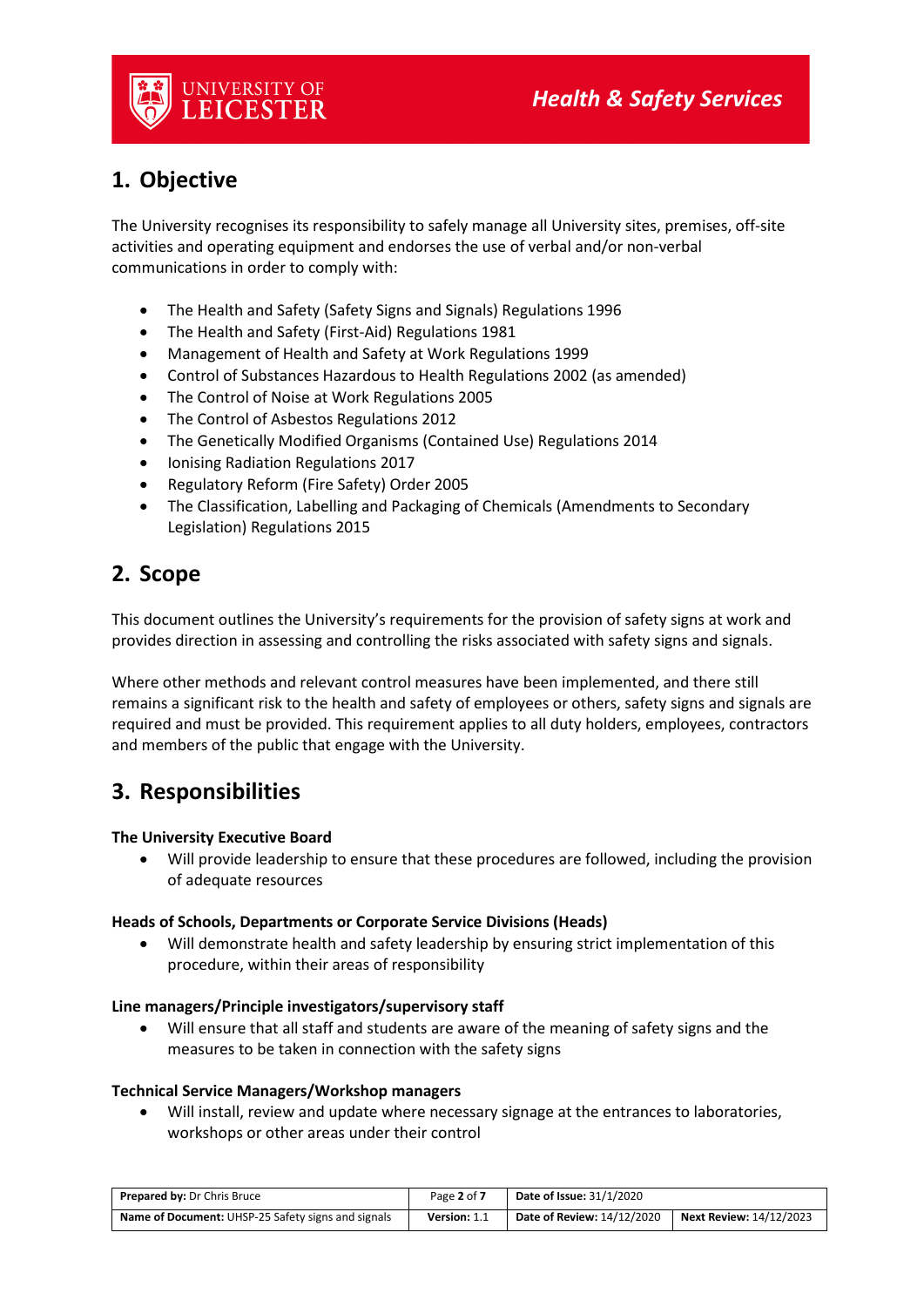#### **Building Safety Supervisors/Departmental Safety Officers**

• Will ensure that all first aid signage is in place and up to date

#### **Estates and Digital Services**

- Will update fire safety signage across the University Estate at the direction of the Fire Safety Manager
- Will ensure where relevant, that all pipework is suitably labelled

#### **Projects and Planning**

• Where appropriate, incorporate into any project they undertake, the installation of new safety signage

#### **Health and Safety Services**

- Will provide competent advice on the implementation of this procedure and monitor compliance to ensure that this process is followed
- Will carry out periodic reviews where necessary

#### **Fire Safety Manager/Building Services Engineer**

• Will provide competent advice on the provision of fire safety signage across the University Estate

#### **Employees**

All employees are required by this procedure to carry out the following:

- Report any observed deficiencies in safety signs or signals immediately to their line manager
- Report any incidences of employees failing to comply with the relevant signage to their line manager or Health and Safety Services.

### **4. Definitions**

**Safety and/or health sign:** A sign providing information or instruction about safety or health at work by means of a signboard, a colour, an illuminated sign or acoustic signal, a verbal communication or hand signal.

**Signboard:** A sign which provides information or instructions by a combination of shape, colour and a symbol or pictogram which is rendered visible by lighting of sufficient intensity. In practice, many signboards may be accompanied by supplementary text. For example, 'Fire exit', alongside the symbol of a moving person.

**Prohibition sign:** These are a red circular sign with a black symbol. There is a red diagonal strip going through the sign. These sign prohibit behaviour likely to increase or cause danger. For example, no access for unauthorised persons').



**Warning sign:** Yellow triangular sign with a black outline and symbol. These denote a warning of a hazard or danger. For example, 'danger: electricity'.

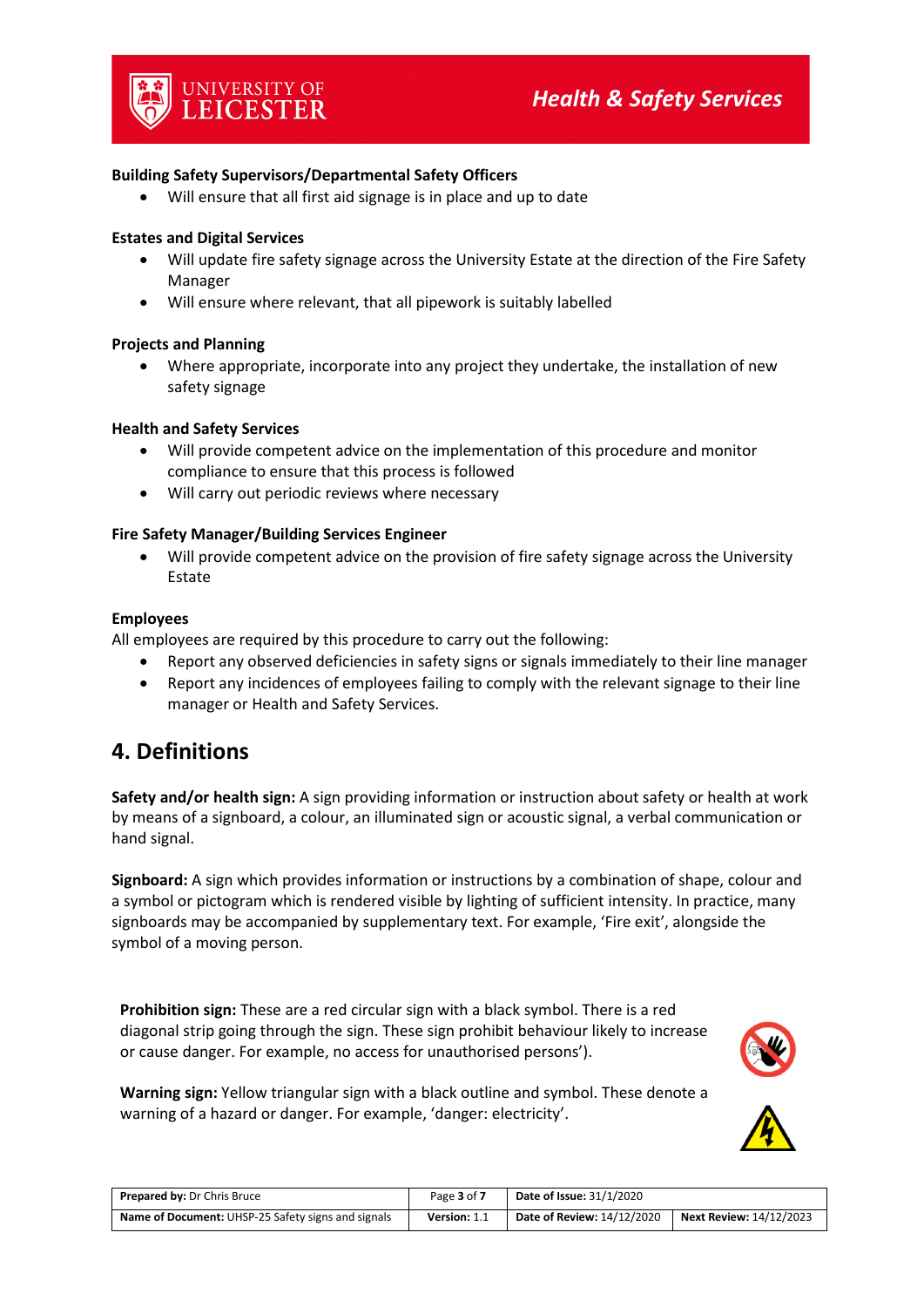**Mandatory sign:** These are a solid blue circular sign with a white symbol. These prescribe a specific behaviour. For example, 'eye protection must be worn'

**Emergency escape or first-aid sign:** These are solid green with a white symbol. These give information on emergency exits, first aid, or rescue facilities. For example, 'emergency exit / escape route'.

**Fire information signs:** These are solid red signs with a white symbol. These give information regarding on fire alarm call points or fire extinguishers.

**Safety colour:** A colour to which a specific meaning is assigned. For example, yellow means 'be careful' or 'take precautions'.

**Symbol or pictogram:** For use on a signboard or illuminated sign. For example, the trefoil ionising radiation warning sign.

**Illuminated sign:** A sign made of transparent or translucent materials which is illuminated from the inside or the rear to give the appearance of a luminous surface. For example, emergency exit signs.

**Acoustic signal:** A sound signal which is transmitted without the use of a human or artificial voice. For example, a fire alarm.

**Verbal communication:** A predetermined spoken message communicated by a human or artificial voice.

**Hand signal:** A movement or position of the arms or hands giving a recognised signal and guiding people who are carrying out manoeuvres which are a hazard to people.

**Residual risk:** The amount of risk or danger associated with an action or event remaining after natural or inherent risks have been reduced by risk controls.

### **5. Procedure**

Safety signs on their own are not an adequate control measure and should not be seen as a substitute for implementing safe systems of work, or engineering controls.

Unless legislation dictates the use of a particular sign, the decision of what signage to use should come through risk assessment. When the control measures identified in the risk assessment have been applied, there may be one or more residual risks remaining which employees need to be warned of. If one or more of these risks is significant, then a safety sign will be needed.

Any signage installed must be in accordance with the requirements established within the Health and Safety (Signs and Signals) Regulations 1996. In particular:

| <b>Prepared by: Dr Chris Bruce</b>                        | Page 4 of 7  | <b>Date of Issue: 31/1/2020</b>   |                                |
|-----------------------------------------------------------|--------------|-----------------------------------|--------------------------------|
| <b>Name of Document:</b> UHSP-25 Safety signs and signals | Version: 1.1 | <b>Date of Review: 14/12/2020</b> | <b>Next Review: 14/12/2023</b> |





UNIVERSITY OF<br>**LEICESTER**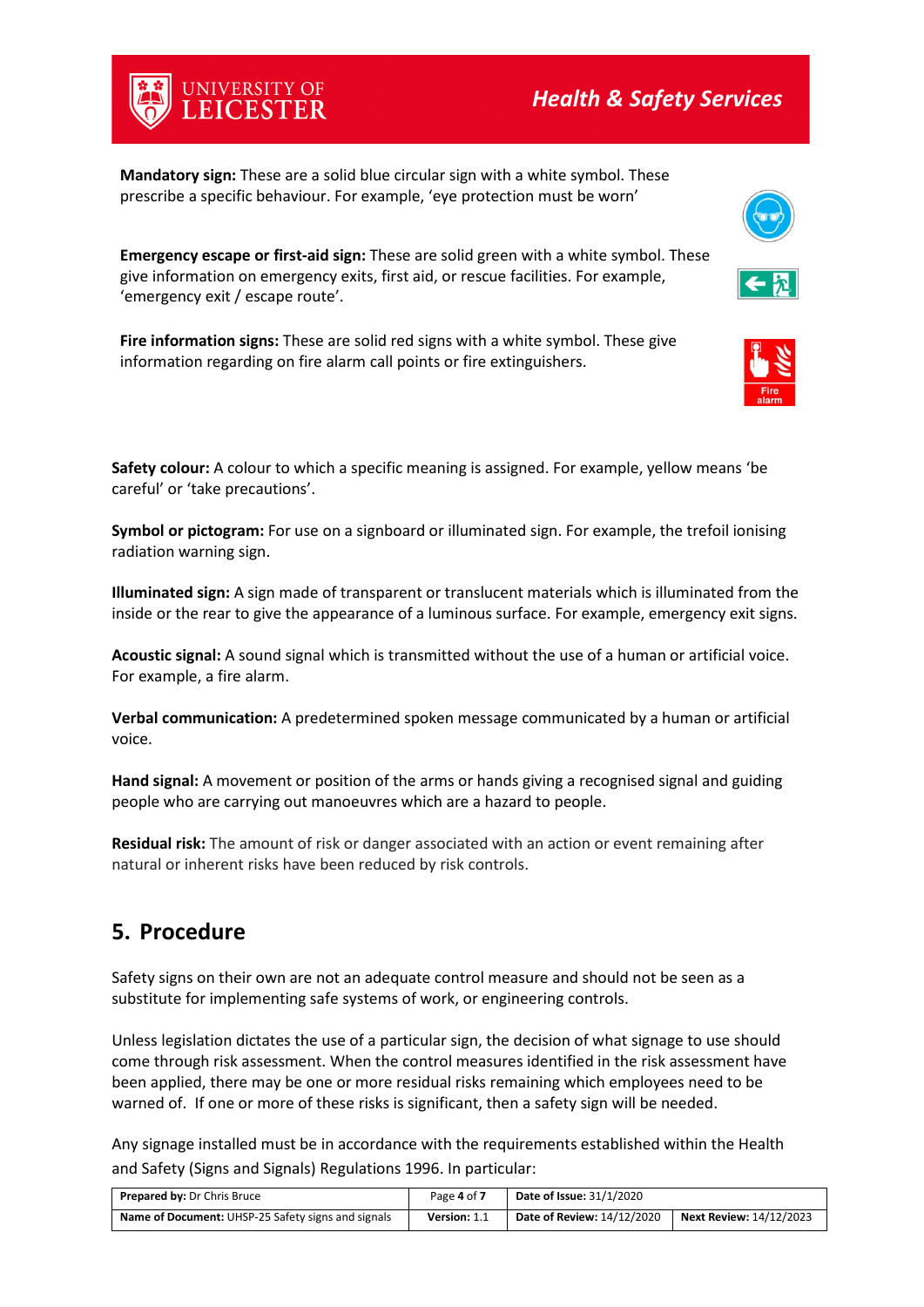- All signs should be large enough to be clearly visible at a safe distance
- Where signage needs to be visible in low light, this should either be illuminated or photo luminescent
- When signs are used to denote hazardous substances, symbols are in line with relevant legislation.
- Where multiple signs are to be used, consideration should be given to the use of a purpose designed sign board.
- Signage must be effective, maintained and unfamiliar signage explained to employees.
- Use internationally understood pictorial signs where appropriate.

#### *Fire signage*

The fire safety manager or relevant building services engineer is responsible for reviewing the provision of fire safety signs. Where necessary, they will arrange for signage to be updated via Estates and Digital Services. For new building or refurbishments it is expected that this provision will be part of the project.

#### *Laboratory/workshop signage*

UNIVERSITY OF<br>LEICESTER

Signage used for laboratories and workshops must be reflective of the hazards associated with the laboratory. For laboratories that utilise radiation, signs will be installed in accordance with the University Radiation Rules C:01, C:03 and C:07.

In addition to the hazards, prohibitions and mandatory signs, laboratories and workshops will display the name of the person responsible for safety of the area.

#### *Other safety signage*

Safety signs that have been identified as required as part of a risk assessment must be installed. It is not possible to define every situation that would require a sign. Examples would be in order to prevent falls from height, or being struck by falling objects, secure fencing or barriers will often be required, and signs denoting risk or falling or potentially falling object installed.



Further direction on compliant signals and safety signs can be found in Section 5. Related documents

### **6. Related documents**

• [L64](http://www.hse.gov.uk/pubns/priced/l64.pdf) Safety signs and signals The Health and Safety (Safety Signs and Signals) Regulations 1996

| <b>Prepared by: Dr Chris Bruce</b>                        | Page 5 of 7  | <b>Date of Issue: 31/1/2020</b>   |                                |
|-----------------------------------------------------------|--------------|-----------------------------------|--------------------------------|
| <b>Name of Document:</b> UHSP-25 Safety signs and signals | Version: 1.1 | <b>Date of Review: 14/12/2020</b> | <b>Next Review: 14/12/2023</b> |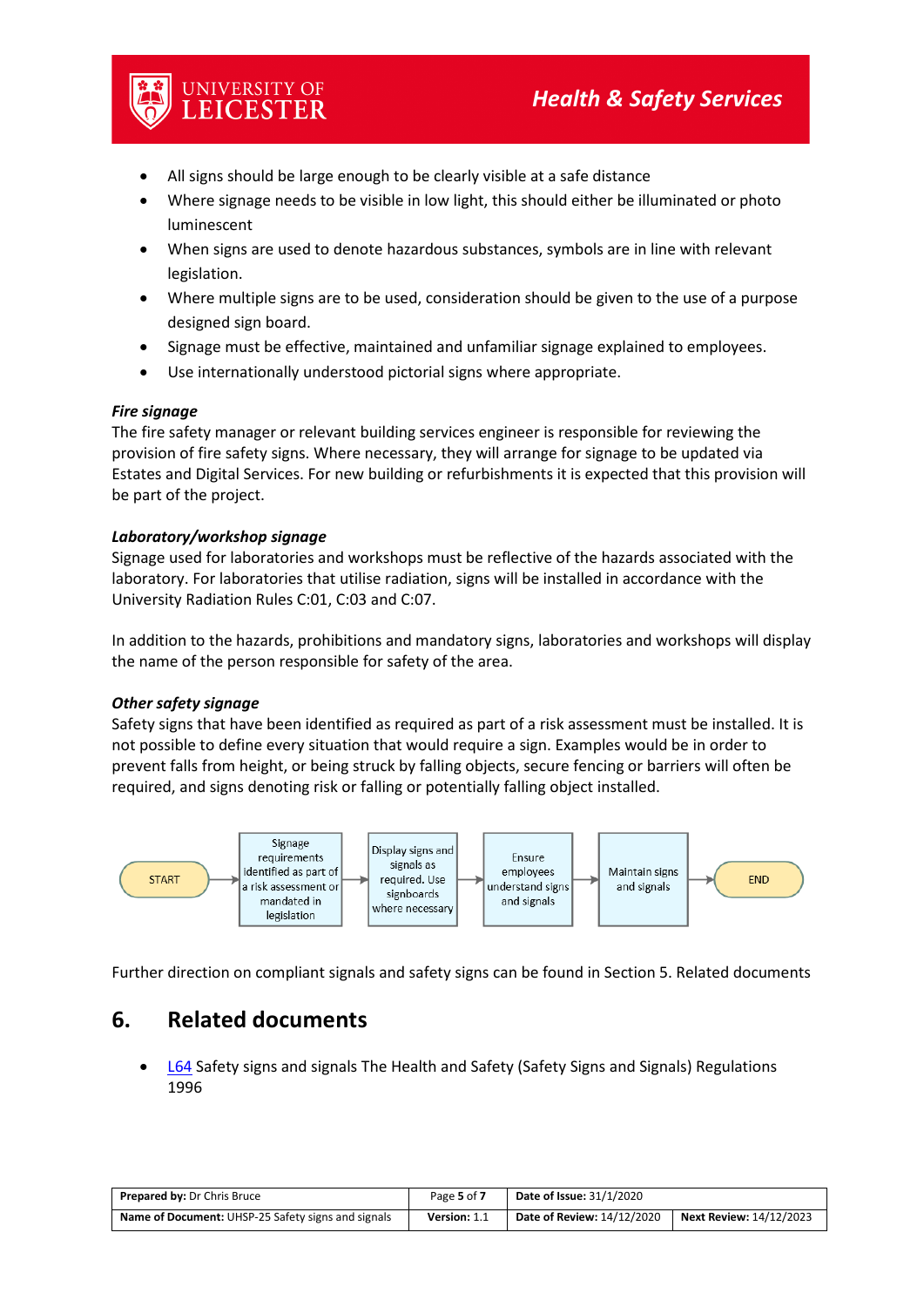# **7. Revision History**

| Date of Issue | <b>Version number</b> | <b>Amendments Made</b>                                                                                      |
|---------------|-----------------------|-------------------------------------------------------------------------------------------------------------|
| 31/01/2020    | 1.0                   | First issue                                                                                                 |
| 14/12/2020    | $1.1\,$               | Minor (British standards removed, all Regulations placed in one<br>section by Mubin Chowdhury HSBP for AMC) |

| <b>Prepared by: Dr Chris Bruce</b>                        | Page 6 of 7  | <b>Date of Issue: 31/1/2020</b>   |                                |
|-----------------------------------------------------------|--------------|-----------------------------------|--------------------------------|
| <b>Name of Document:</b> UHSP-25 Safety signs and signals | Version: 1.1 | <b>Date of Review: 14/12/2020</b> | <b>Next Review: 14/12/2023</b> |